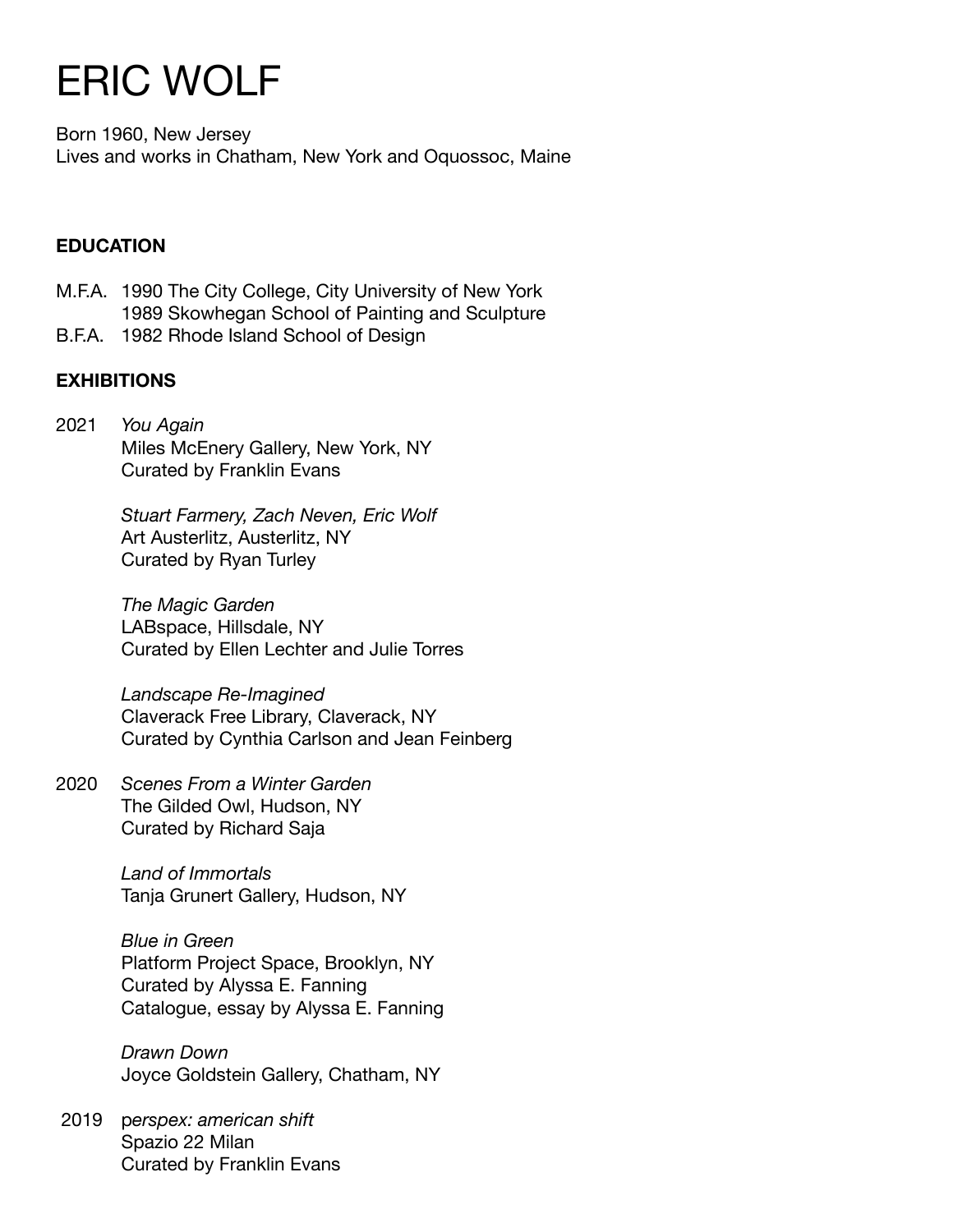*Limbic Songs* Real Eyes Gallery, North Adams, MA Organized by Cotter Luppi

2018 *Casheesh 18* Geoffrey Young Gallery, Great Barrington, MA Curated by Geoffrey Young

> *Tickle the Atman* The Re-institute, Millerton, NY Curated by Susan Jennings

*Eric Wolf: Maine Paintings* Gregory Lind Gallery, San Francisco, CA Catalogue, essay by David Masello

*The Creek Flows Into the River: New Work from the Hudson Valley* Walnut Hill Gallery, Hudson, NY Curated by Richard Saja

*The Nature Lab: an homage to the RISD Nature Lab and its founder Edna Lawrence* LABspace, Hillsdale, NY Curated by Eric Wolf Catalogue, essays by Patrick Neal and Neal Overstrom

*Matereality* Geoffrey Young Gallery, Great Barrington, MA Curated by Phil Knoll and Sue Muskat

2017 *Green: John Dilg, Floryn Honnet, David Shaw, Eric Wolf* Jeff Bailey Gallery, Hudson, NY

> *Taconic North* LABspace, Hillsdale, NY Curated by Susan Jennings and Julie Torres

2016 *Eric Wolf: recent painting*s Oresman Gallery, Brown Fine Arts Center, Smith College, Northampton, MA

*Black and Blue plus Orange* Geoffrey Young Gallery, Great Barrington, MA Curated by Sue and Phil Knoll

*Beautiful Object: Upsetting Still LIfe* Jeffrey Leder Gallery, Long Island City, NY Curated by Patrick Neal Catalogue, essay by Patrick Neal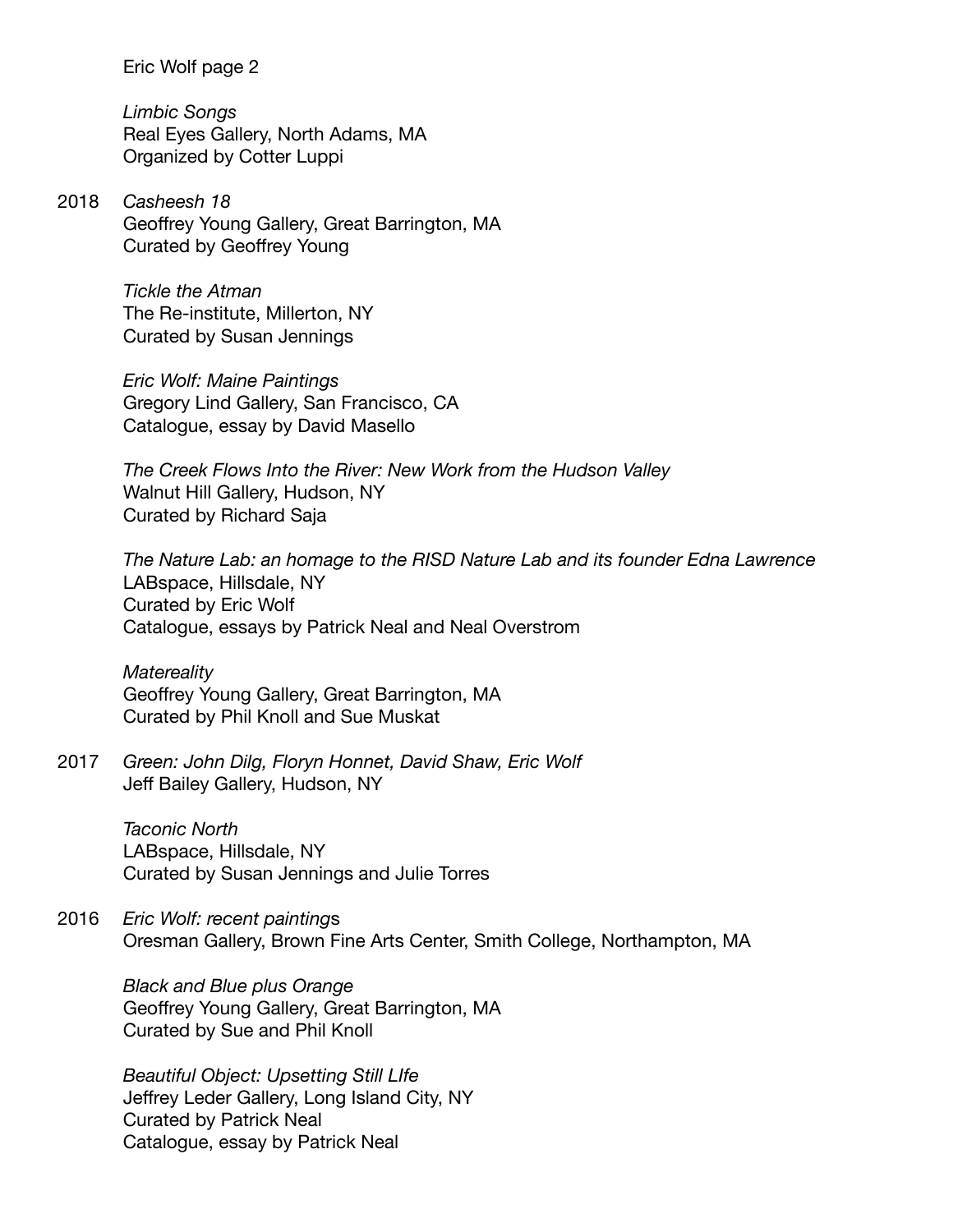*Eric Wolf: Paintings* Grubbs Gallery, Williston Northampton School, Easthampton, MA

*Fondation Barbin: Redux, 2016* Kai Matsumiya Gallery, New York, NY Curated by Lucky DeBellevue

# 2015 *Earth Dreams* Eagle Studio, Brooklyn, NY Curated by Alyssa Fanning Catalogue, essay by Alyssa E. Fanning

*Remains to be Seen* Geoffrey Young Gallery, Great Barrington, MA Curated by Sue and Phil Knoll

*Improvised Showboat #8* Julie Evans Studio, Hudson, NY Curated by Loren Britton and Zachary Keeting

*The House of Oops* Bushwick Open Studios, Brooklyn, NY Curated by Meli SanFiorenzo

# 2012 *Grey Full* Jeff Bailey Gallery, New York, NY Curated by Geoffrey Young

- 2011 *Major Grey* Geoffrey Young Gallery, Great Barrington, MA Curated by Geoffrey Young
- 2008 *Hand Drawn* Storefront Artist Project, Pittsfield, MA Curated by Peter Dudek
- 2008 *Yaddo: Shimmering Light Across American Culture* from the collection of Susan Brynteson Grolier Club, New York, NY

*Voyage à Giverny* Musee Marmottan Monet, Paris Curated by Dominique H. Vasseur, M. Melissa Wolfe and Joe Houston

2007 *In Monet's Garden* Columbus Museum of Art, Columbus, OH Curated by Dominique H. Vasseur, M. Melissa Wolfe and Joe Houston Catalogue, essays by Dominique H. Vasseur, M. Melissa Wolfe, Joe Houston, Charles Stuckey and James Yood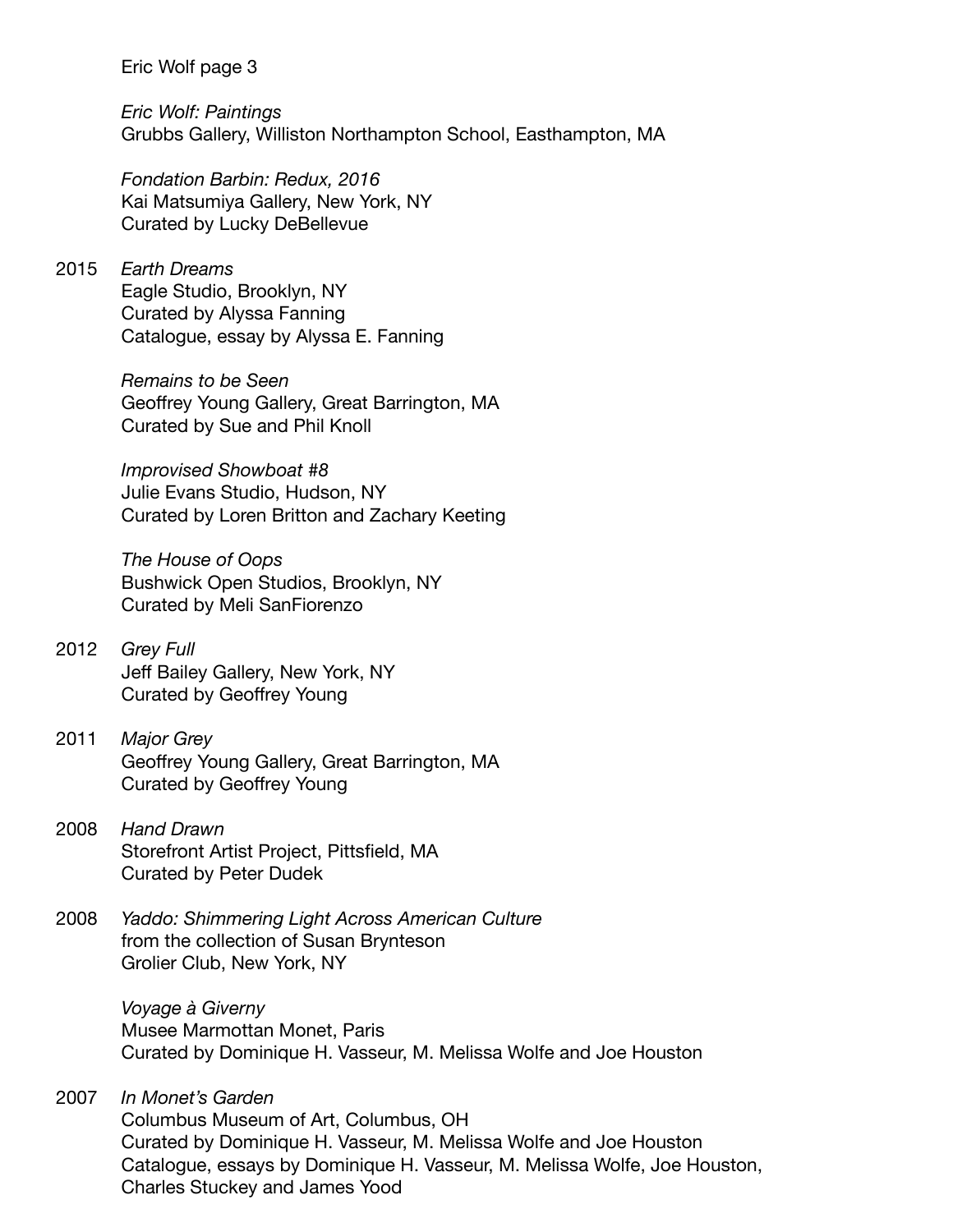2006 B*lock Party: an Exhibition of Drawings* Daniel Weinberg Gallery, Los Angles, CA

> *Twist it Twice* Moti Hasson Gallery, New York, NY Curated by Franklin Evans

*Eric Wolf Paintings* Jeff Bailey Gallery, New York, NY

2004 *Art on Paper* Weatherspoon Art Museum, Greensboro, NC

> *Glass of Water* The Painting Center, New York, NY Curated by Pamela Lawton

2003 *Giverny* Salon 94, New York, NY Curated by Yvonne Force Villareal and Jeanne Greenberg Rohatyn

> *Launched: inaugural exhibition* Jeff Bailey Gallery, New York, NY

- 2001 *Locating Drawing* Lawing Gallery, Houston, TX Curated by Maureen Mahoney
- 2000 *Eric Wolf Drawings* Fredericks Freiser Gallery, New York, NY

*Against an Infinite Horizon* Caren Golden Fine Art, New York, NY Curated by Chuck Agro

*Paintland* Schmidt Contemporary Art, Los Angeles, CA Curated by Terry R. Myers

1999 *Walking* Danese Gallery, New York, NY Curated by Adam Sheffer

> *Another Country: The Constructed Landscape* Brent Sikkema and Greenberg Van Doren Fine Art, New York, NY Curated by Augusto Arbizo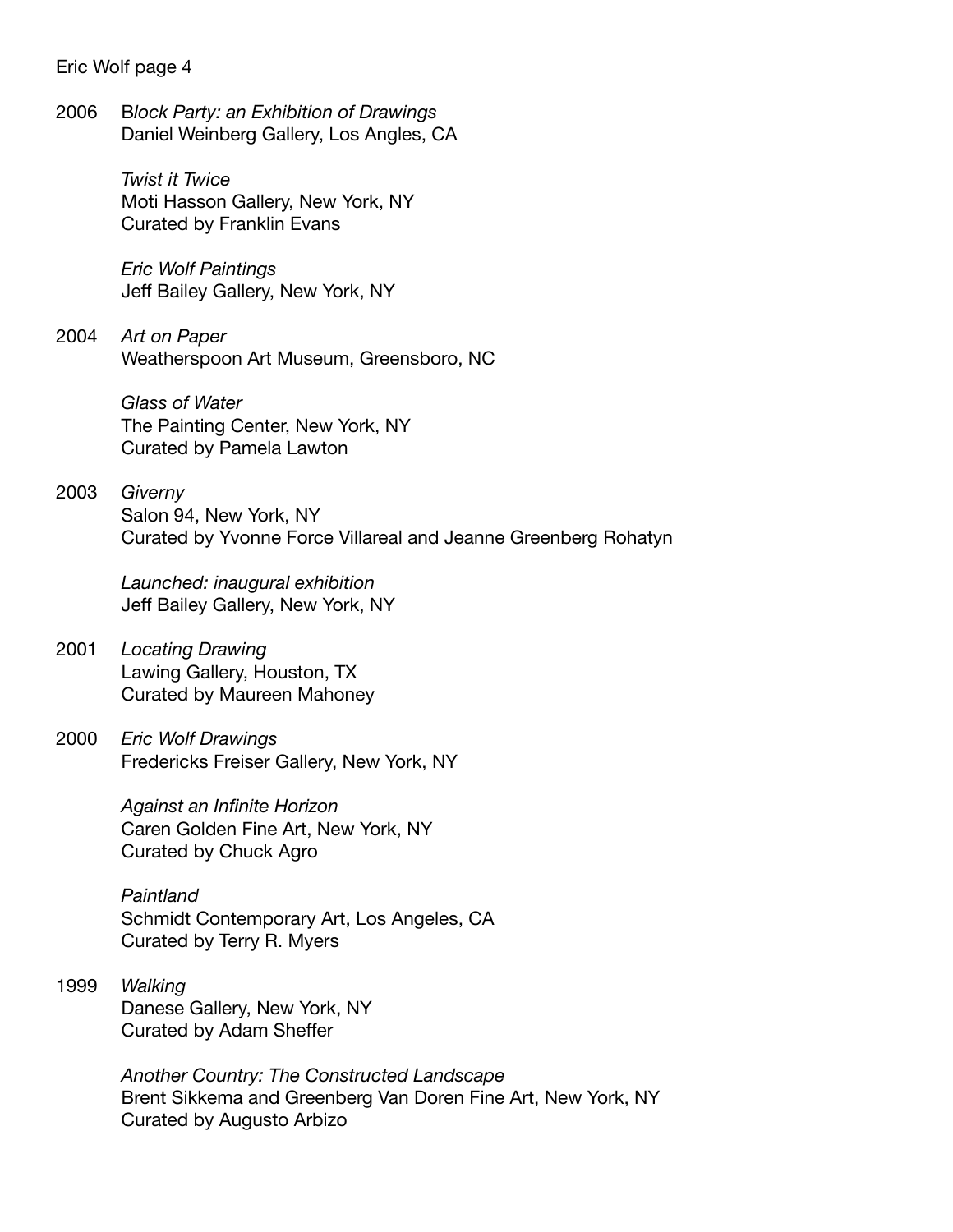1998 *Psychological Drawings* Gallery Korea, New York, NY Curated by Jesse Joo

> *Finding the Familiar* Zeitgeist Gallery, Nashville, TN Catalogue, Curated by Will Berry

*Wallpaper* Nicholas Davies Gallery, New York, NY Curated by Nicholas Davies

- 1997 *Eric Wolf: New Paintings* Jessica Fredericks Gallery, New York, NY
- 1996 *Water* James Graham and Sons, New York, NY Curated by Valerie McKenzie

*Eric Wolf: Paintings* Jessica Fredericks Gallery, New York, NY Catalog, with essay by Terry R. Myers

1995 *Inaugural Exhibition* Paul Morris Gallery, New York, NY

> *Fresh Air* Schmidt Contemporary Art, St. Louis, MO Curated by Jim Schmidt

*Still Life Portrait Landscape* Bravin Post Lee, New York, NY Curated by Karin Bravin

*Rest and Motion* Margaret Murray Fine Arts, New York, NY

1994 *Eric Wolf Paintings* Kristina Wasserman Gallery, Providence, RI (first solo exhibition)

> *Small Paintings* Paul Morris Gallery, New York, NY

1994 *Written, Spoken, Drawn in Lacanian Ink* Threadwaxing Space, New York, NY Curated by Josefina Ayerza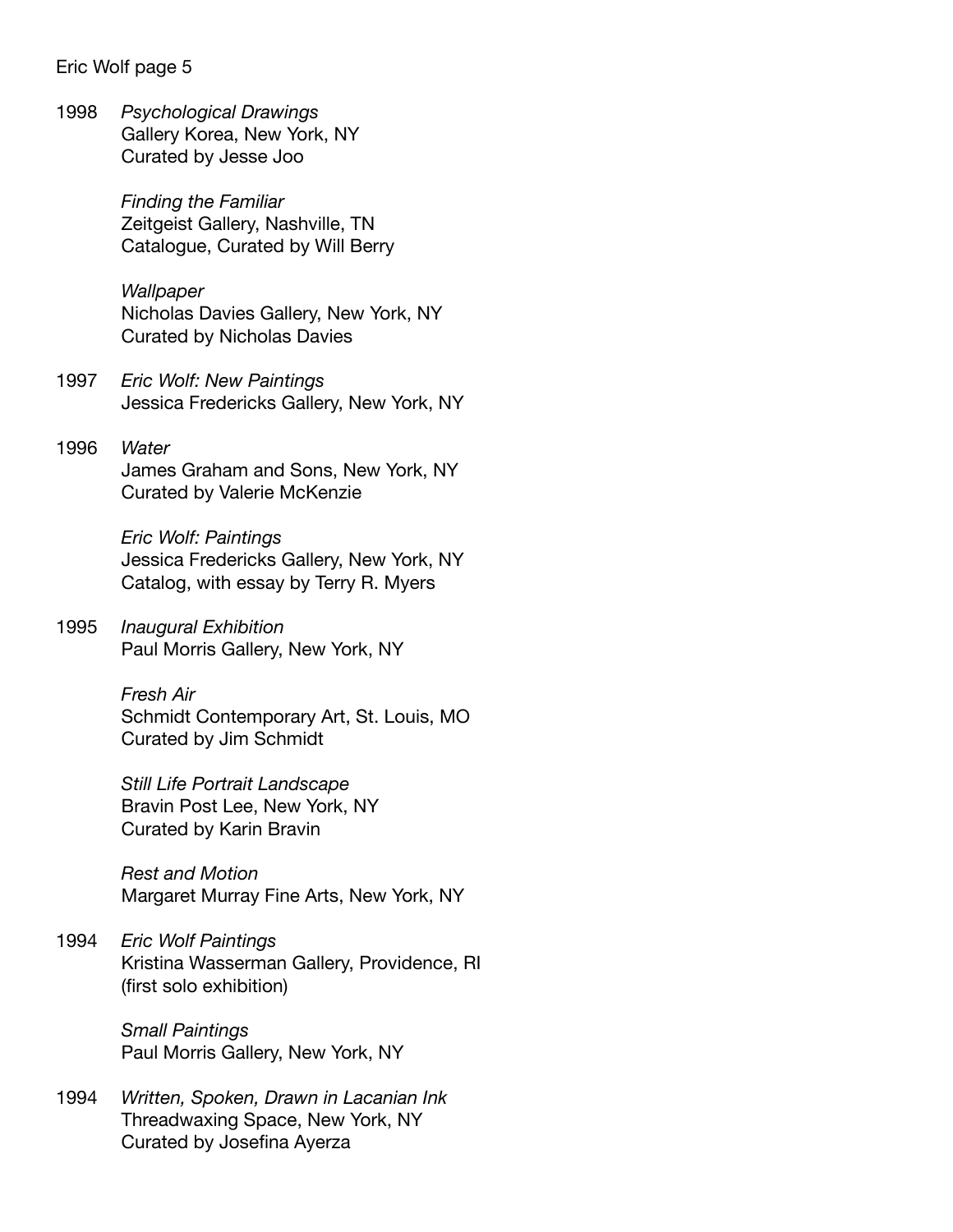*Works on Paper* Schmidt Contemporary Art, St. Louis, MO

Landscapes… Ideas *Apex Art,* New York, NY Curated by Michael Toledo

*New from New York* Montgomery Glasoe Fine Art, Minneapolis, MN

1993 *Painting Invitational* Barbara Gladstone Gallery, New York, NY Curated by Richard Flood

> *The Return of the Cadavre Exquis* The Drawing Center, New York, NY

Selections / Winter *The Drawing Center,* New York, NY Curated by James Elaine and Annie Philbin

1992 *Mimique* Proctor Art Center Gallery, Bard College, Annandale on Hudson, NY Curated by Michael Madore

## **BIBLIOGRAPHY, MEDIA, PRESS**

2020 *Rural Intelligence,* October 3, 2020 "The Rural WE: Eric Wolf" Interview with John Campbell

*Hyperallergic,* October 3, 2020 "Artists Quarantine With Their Art Collections", edited by Stephen Maine Chie Fueki

*Two Coats of Paint,* May 26, 2020 "Conversation: Eric Wolf talks about his expansive art collection" Interview with Patrick Neal

*Gorky's Granddaughter,* May 5, 2020 "Eric Wolf at The Endeavor Foundation" Interview with Christopher Joy and Zachary Keeting

2019 *Art Spiel,* December 17, 2019 "Blue in Green at Platform Project Space" Etty Yaniv with Alyssa Fanning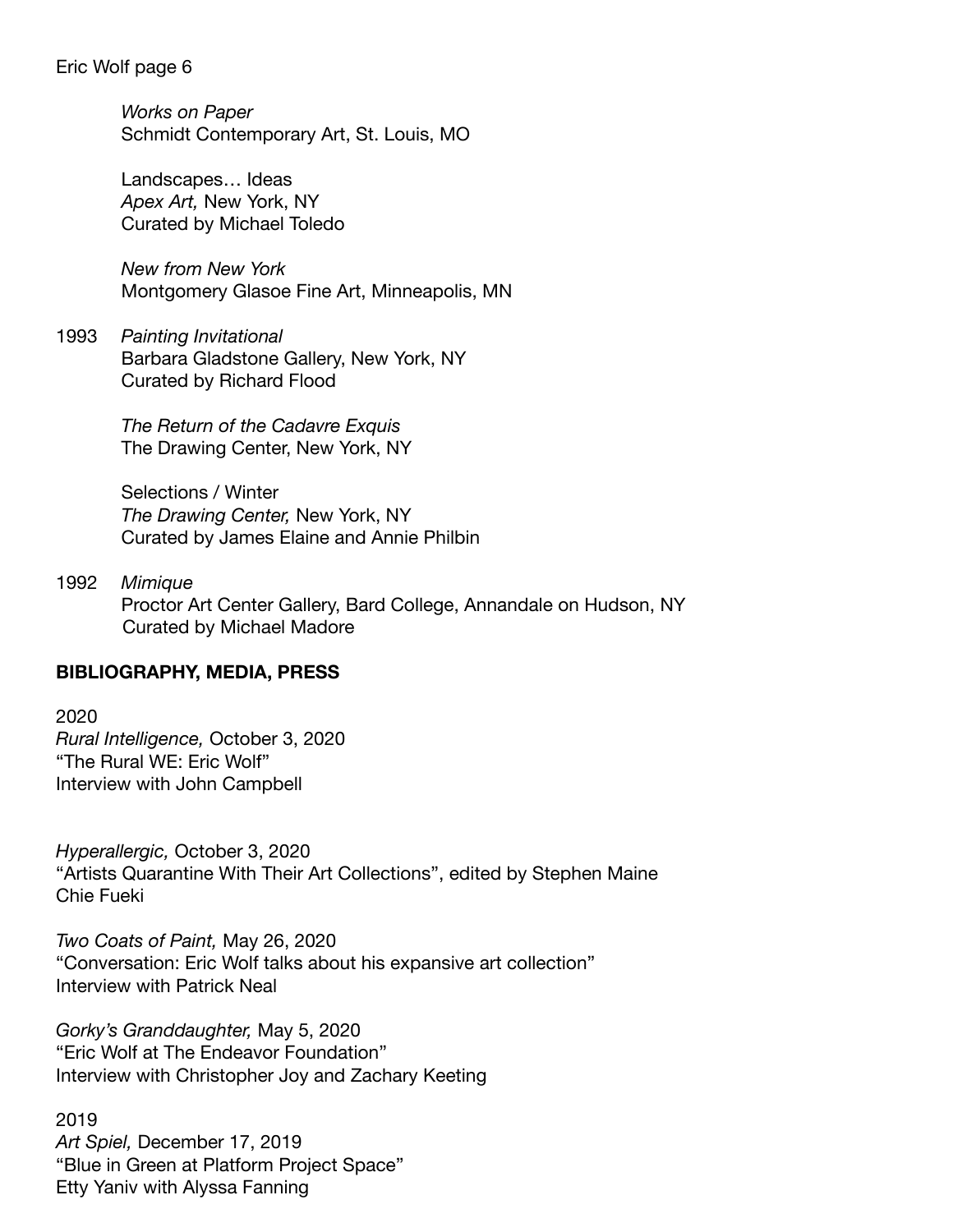Blue in Green Exhibition Catalogue written by Alyssa Fanning

2018 *Visual Art Source,* June 2018 Exhibition review Gregory Lind Gallery DeWitt Chang

Eric Wolf: Maine Paintings Exhibition Catalogue essay by David Masello

2016 Gorky's Granddaughter, July 28, 2016 Interview with Chris Joy and Zachary Keeting

Beautiful Object: Upsetting Still Life Catalogue, essay by curator Patrick Neal

2015 Earth Dreams Catalogue, essay by curator Alyssa Fanning

2011 Petite Mort: Recollections of a Queer Public published by Forever and Today, Inc. Written and conceived by Carlos Motta and Josh Lubin-Levy Drawings and writings by artists

2008

*L'Ogresse de Paris,* March 16, 2009 "Exhibition Review: Voyage a Giverny: Monet au Musee Marmottan" Musee Marmottan, Paris"

*ArtClair.com,* March 14, 2008 Maureen Marozeau "Claude Monet au XXIe Siecle" Exhibition Review, Voyage a Giverny, Musee Marmottan, Paris

2007

In Monet's Garden: Artists and the Lure of Giverny published by Scala, London, 2007 Joe Houston, Dominique H. Vasseur, M. Melissa Wolfe and James Yood Exhbition catalogue, essays and illustrations

2005 *Carolina Arts,* January 2005 "Exhibition Review: Art on Paper Biennial" Weatherspoon Art Museum, Greensboro, NC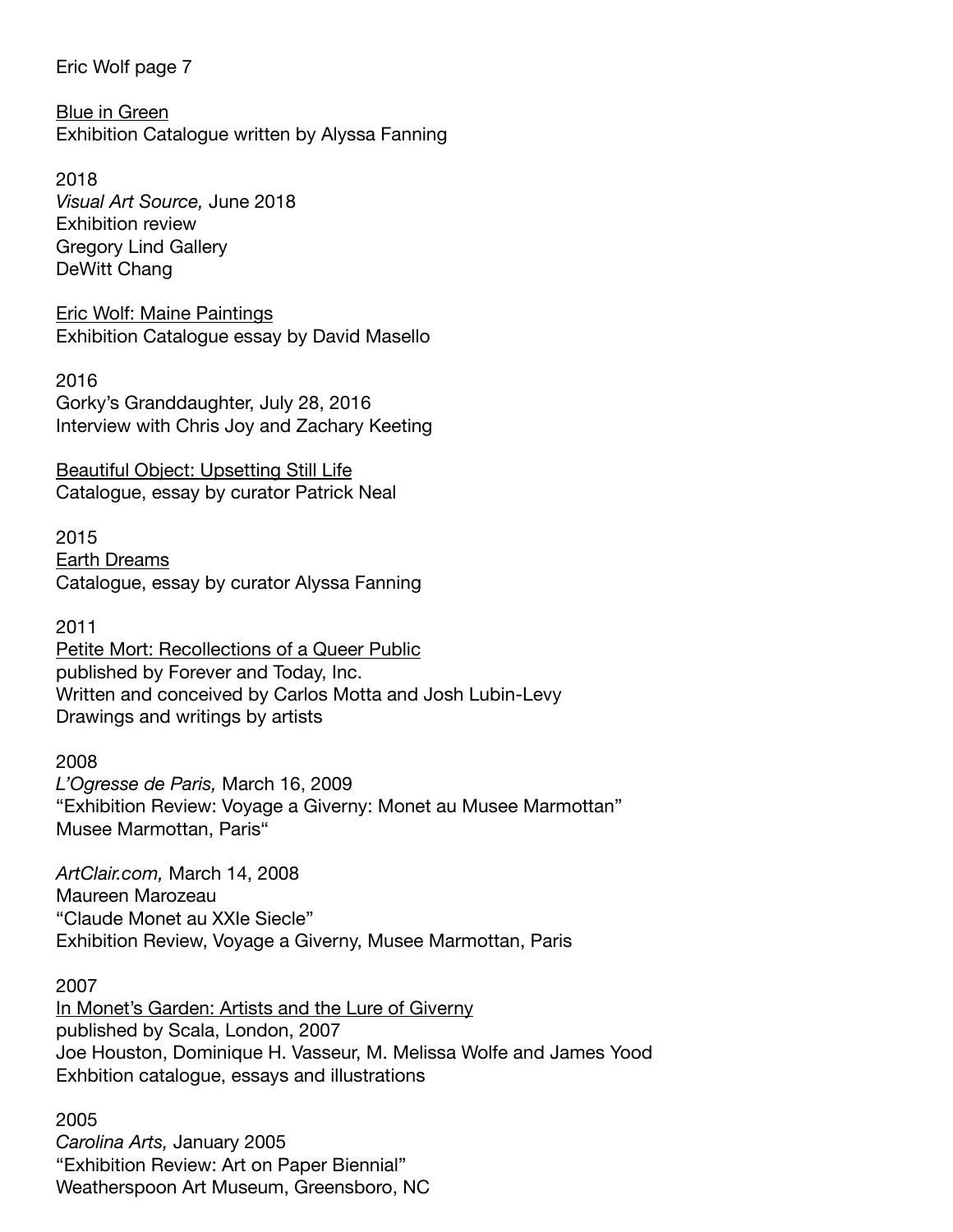#### 2000

*The James White Review,* Summer 2000 Edited by Patrick Merla

*The New York Times, April 7, 2000* "Art Guide Review: Eric Wolf / Drawings" Fredericks Freiser Gallery, New York, NY Ken Johnson

*The New Yorker,* April 10, 2000 "Art Review: Wolf at Fredericks Freiser" Fredericks Freiser Gallery, New York, NY Alexi Worth

*The New Yorker,* February 14, 2000 "Exhibition Review: Against an Infinite Horizon" Caren Golden Fine Art, New York, NY Curated by Chuck Agro

#### 1999

*The New York Times,* July 2, 1999 "Art in Review: Walking" Danese Gallery, New York, NY Ken Johnson

#### 1998

*The New York Times,* June 16, 1998 "Art Brief: Wallpaper at Nicholas Davies", curated by Lisa Jacobs Nicholas Davies Gallery, New York, NY Ken Johnson

*The Tennessean,* November 1, 1998 "Exhibition Review: Good Vibrations" Finding the Familiar, Zeitgeist Gallery, Nashville, TN Alan Bostick

*Nashville Scene,* November 5, 1998 "Exhibition Review: Finding the Familiar" Zeitgeist Gallery, Nashville, TN Jonathan Marx

*Art in America,* June 1998 "Exhibition Review: Eric Wolf at Jessica Fredericks" Jessica Fredericks Gallery, New York, NY Vincent Katz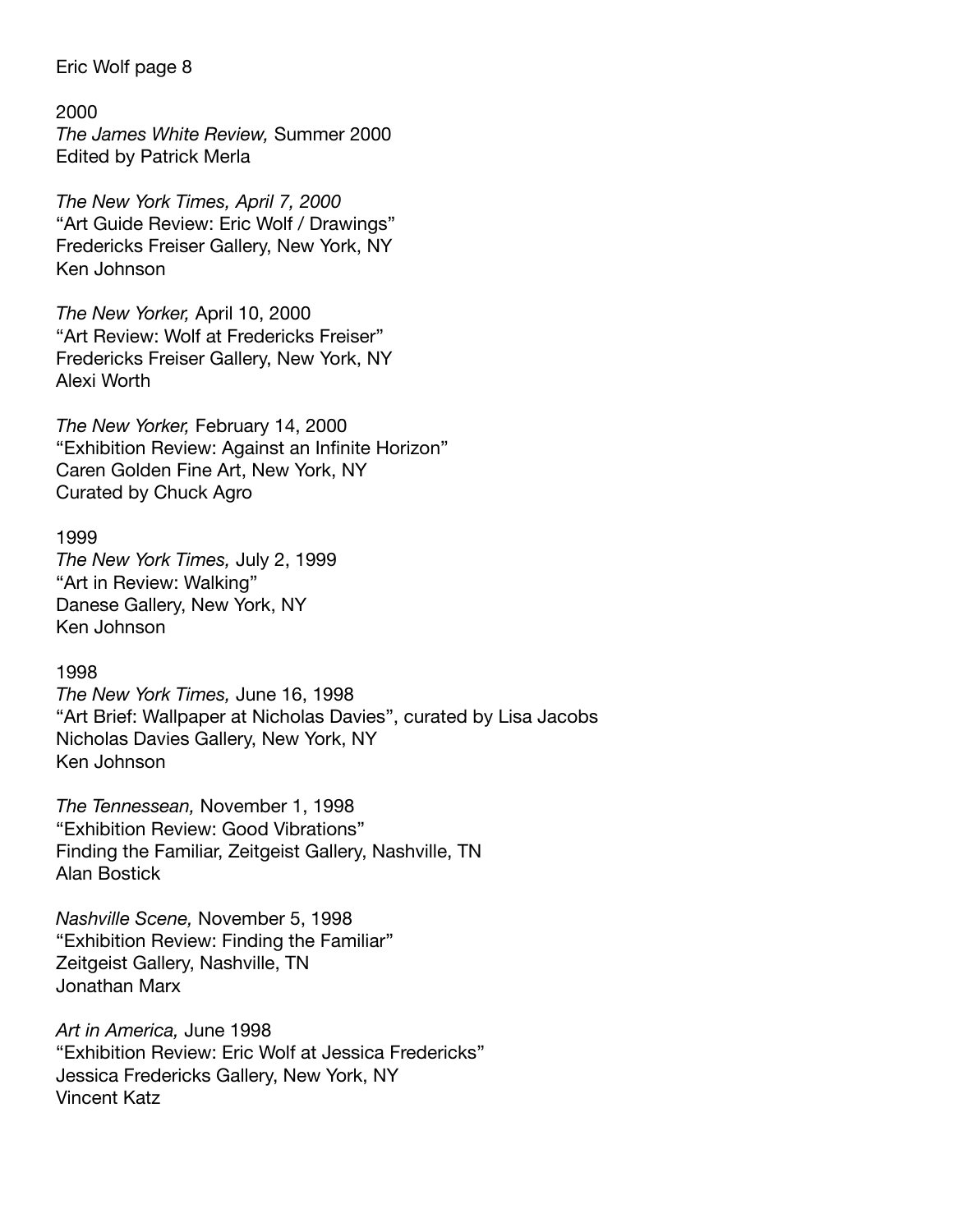*Artforum,* May 1998 "Exhibition Review: Eric Wolf at Jessica Fredericks" Jessica Fredericks Gallery, New York, NY Julie Caniglia

#### 1997

*The New York Times*, December 12, 1997 "Art in Review: Eric Wolf at Jessica Fredericks" Jessica Fredericks Gallery, New York, NY Roberta Smith

*The New Yorker,* April 15, 1996 "Exhibition Review: Eric Wolf: Paintings" Jessica Fredericks Gallery, New York, NY David Rimanelli

#### 1996

*The New York Times*, April 12, 1996 "Art in Review: Eric Wolf Paintings" Jessica Fredericks Gallery, New York, NY Holland Cotter

Eric Wolf Paintings, exhibition catalogue "Eric Wolf Paints a Picture" by Terry R. Myers Published by Jessica Fredericks Gallery, New York, NY

*New York Press*, April 10, 1996 "Exhibition Review: Eric Wolf Paintings" Jessica Fredericks Gallery, New York, NY Stuart Servetar

XXXFruit No. 2 / Soil 1996 Edited by Vincent Gagliostro Images

#### 1995

Lacanian Ink 9, Winter 1995 edited by Josefina Ayerza Images

*Art News,* Summer, 1995 "On the Edge: Eric Wolf" Essay by Gregory Volk with Images

*The New York Times,* March 3, 1995 "Art in Review: Inaugural Exhibition" Paul Morris Gallery, New York, NY Holland Cotter